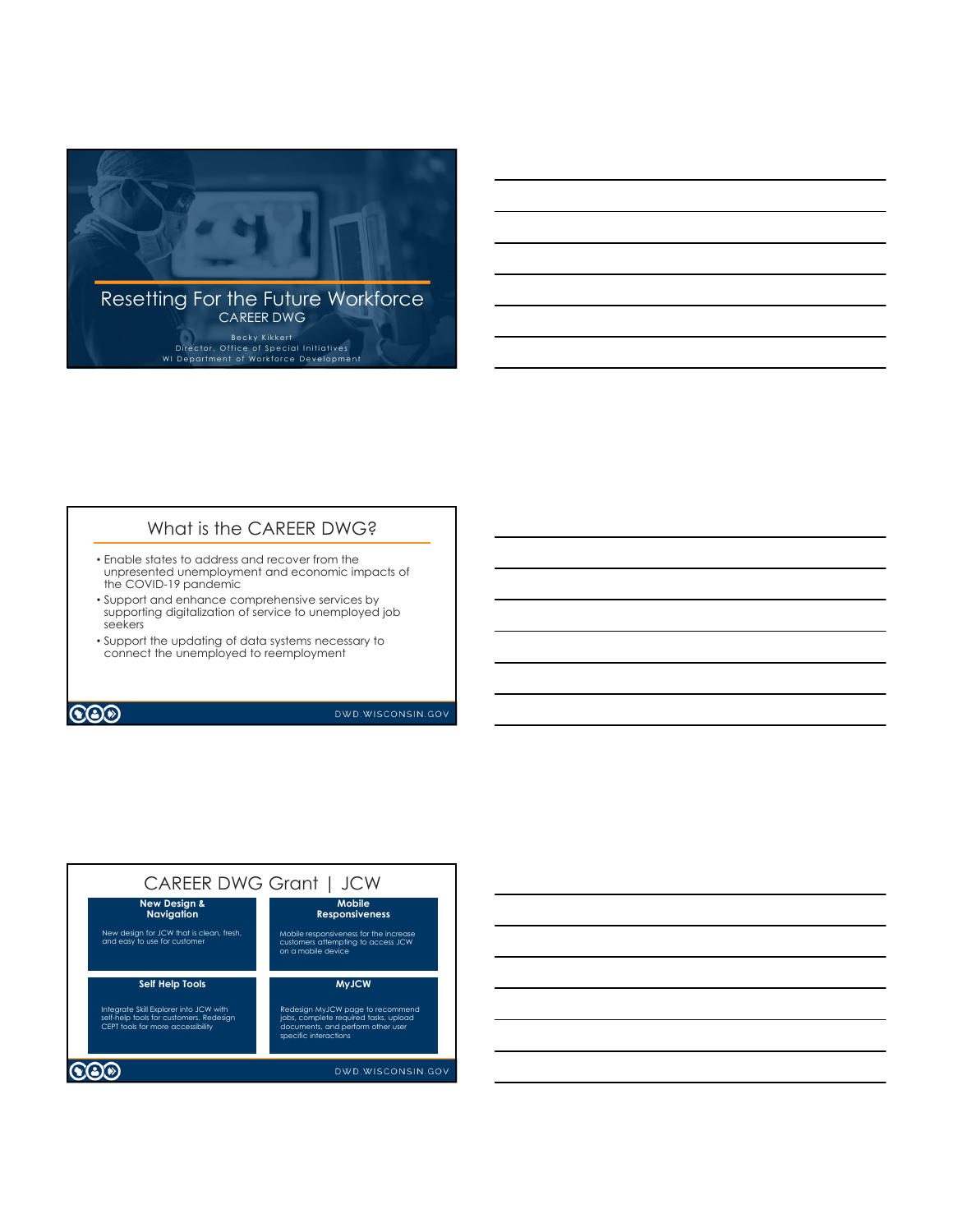

|                                                                                                                                                                                                                                                                                                                                                                                                                                                                            |  | ______ |        |
|----------------------------------------------------------------------------------------------------------------------------------------------------------------------------------------------------------------------------------------------------------------------------------------------------------------------------------------------------------------------------------------------------------------------------------------------------------------------------|--|--------|--------|
|                                                                                                                                                                                                                                                                                                                                                                                                                                                                            |  |        |        |
| ________                                                                                                                                                                                                                                                                                                                                                                                                                                                                   |  |        |        |
|                                                                                                                                                                                                                                                                                                                                                                                                                                                                            |  |        | ______ |
| $\frac{1}{2}$                                                                                                                                                                                                                                                                                                                                                                                                                                                              |  |        |        |
| $\frac{1}{2} \left( \frac{1}{2} \right) \left( \frac{1}{2} \right) \left( \frac{1}{2} \right) \left( \frac{1}{2} \right) \left( \frac{1}{2} \right) \left( \frac{1}{2} \right) \left( \frac{1}{2} \right) \left( \frac{1}{2} \right) \left( \frac{1}{2} \right) \left( \frac{1}{2} \right) \left( \frac{1}{2} \right) \left( \frac{1}{2} \right) \left( \frac{1}{2} \right) \left( \frac{1}{2} \right) \left( \frac{1}{2} \right) \left( \frac{1}{2} \right) \left( \frac$ |  |        | ____   |
|                                                                                                                                                                                                                                                                                                                                                                                                                                                                            |  |        |        |
| the contract of the contract of the contract of the contract of the contract of the contract of                                                                                                                                                                                                                                                                                                                                                                            |  |        |        |



| <u> 1988 - Johann Barbara, martin da basar da basar da basar da basar da basar da basar da basar da basar da basa</u><br>$\overline{\phantom{a}}$ |
|---------------------------------------------------------------------------------------------------------------------------------------------------|
|                                                                                                                                                   |
|                                                                                                                                                   |
|                                                                                                                                                   |
|                                                                                                                                                   |
|                                                                                                                                                   |
|                                                                                                                                                   |
| $\overline{\phantom{a}}$                                                                                                                          |
|                                                                                                                                                   |
|                                                                                                                                                   |